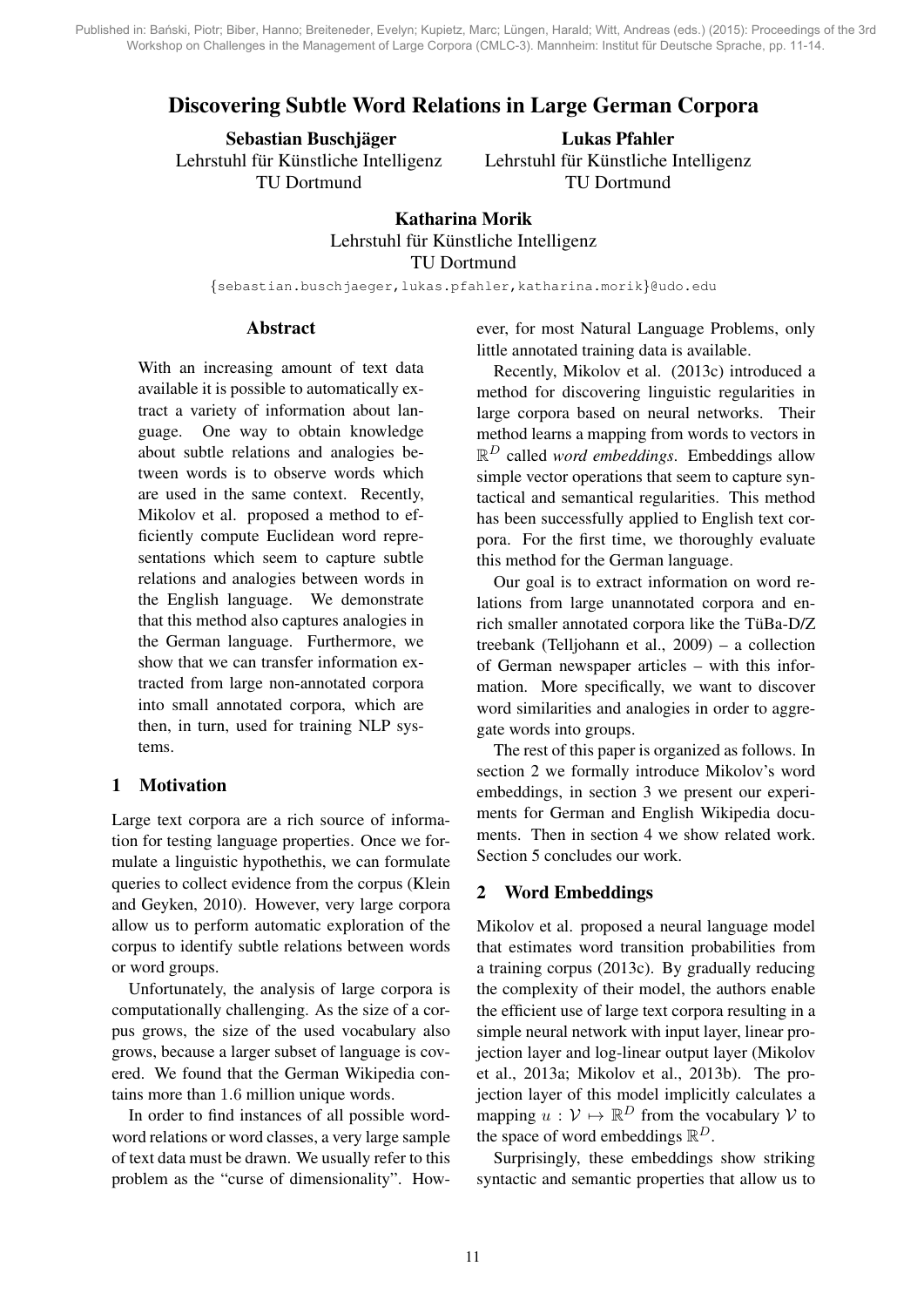perform simple vector operations, e.g.,

$$
u(Paris) - u(France) + u(Italy) \approx u(Rome)
$$

In order to train such an embedding, Mikolov et al. present two closely related network topologies (cf. figure 1). The first model, called CBOW, estimates probabilities for words  $v_i \in V$  given their surroundings  $w_1, \ldots, w_N$  using a softmax function. Let  $U$  be a weight matrix shared across all contextual words  $w_1, \ldots, w_N$  and let  $W_i$ , denote the *i*−th row of the output matrix  $W$ , then this model can be formulated as follows:

$$
\tilde{u} = \sum_{i=1}^{N} U w_i
$$

$$
p(v_j|w_1, \dots, w_N) = \frac{\exp(W'_j, \tilde{u})}{\sum_{i=1}^{V} \exp(W'_i, \tilde{u})}
$$

The second model, called Skip-Gram (SG), reverses the CBOW task. Given a single word  $v_i \in$  $V$  it estimates the probabilities for the surrounding contextual words  $w_1, \ldots, w_N$ . The mathematical formulation for this model is naturally extracted from the CBOW model by adding multiple output matrices  $W^{(1)}, \ldots, W^{(N)}$  to the model while reducing the input layer to one word.

The authors show, that the word embeddings  $u$ capture semantic relations between words by using simple vector operations. Additionally, they find that similar words have similar embeddings by the means of Cosine similarity. This enables efficient queries for word similarities in a vocabulary since the word embeddings can be efficiently computed as a look-up in table  $u$  and the Cosine similarity can be implemented as linear-time vector operation.

#### 3 Experiments

#### 3.1 Training German Word Embeddings

We train our word embeddings using the German Wikipedia (Wikimedia, 2015). This set contains roughly 591 million words with a vocabulary of 1.6 million words. As a comparison, word embeddings for the English Wikipedia with approximately 1.7 billion words and a vocabulary size of 1.7 million words are trained as well (Wikimedia, 2015). An available subset of word embeddings computed by Mikolov et al. on a large Google-News text corpus will serve as a reference value for our experiments (Mikolov, 2015).

#### 3.2 Identifying Word Analogies

Mikolov et al. analyze the accuracy of word embeddings on semantic and syntactic relations based on a test set. This test set contains phrases of the form " $a$  is to  $b$  what  $c$  is to  $d$ ." for different categories of relations, e.g.

king is to queen what man is to woman

The task of this test set is to predict the word  $d$ where words  $a, b, c$  are given. To do so, a simple nearest neighbor prediction is used:

$$
\hat{d} = \underset{v \in \mathcal{V}}{\text{argmin}} \{ ||u(a) - u(b) + u(c) - u(v)||_2^2 \}
$$

A question is correctly answered if  $\hat{d}$  equals d.

For the first time, we analyzed the accuracy of word embeddings in the German language. Therefore, we half-automatically translated this English test set into German using (Moraes, 2015). Additionally to this regularity test, we analyzed the performance of word embeddings on word analogies. To do so, we assembled a list of one thousand nouns for the German and English language. For every German noun, we queried twelve synonyms on average using OpenThesaurus (Naber, 2015). For the English language, OpenOffice (Foundation, 2015) provided a synonyms dictionary with thirteen synonyms per noun on average. We then computed the average Cosine similarity between word embeddings and their synonyms embeddings. As a reference we computed the average Cosine similarity between random nouns.

Results for the regularity test are presented in table 1. As you can see, the word embeddings capture regularities between nouns in the German language quite well (cf. category "capital-common" and "capital-world"), but show relatively poor performance on plural forms and past tense (cf. category "gram7" and "gram8"). Reasons for this may lie in the lexical character of the underlying training corpus, the relatively small size of the German Wikipedia compared to the English Wikipedia and Google News-Corpus as well as irregularities in word construction in the German language.

In table 2 the results of the synonym test can be found. The picture reverse here in contrast to the results in table 1. The average Cosine similarity for analogous words in the German language are roughly twice as high as for the English language. The average Cosine similarity between random nouns is, as expected, nearly zero.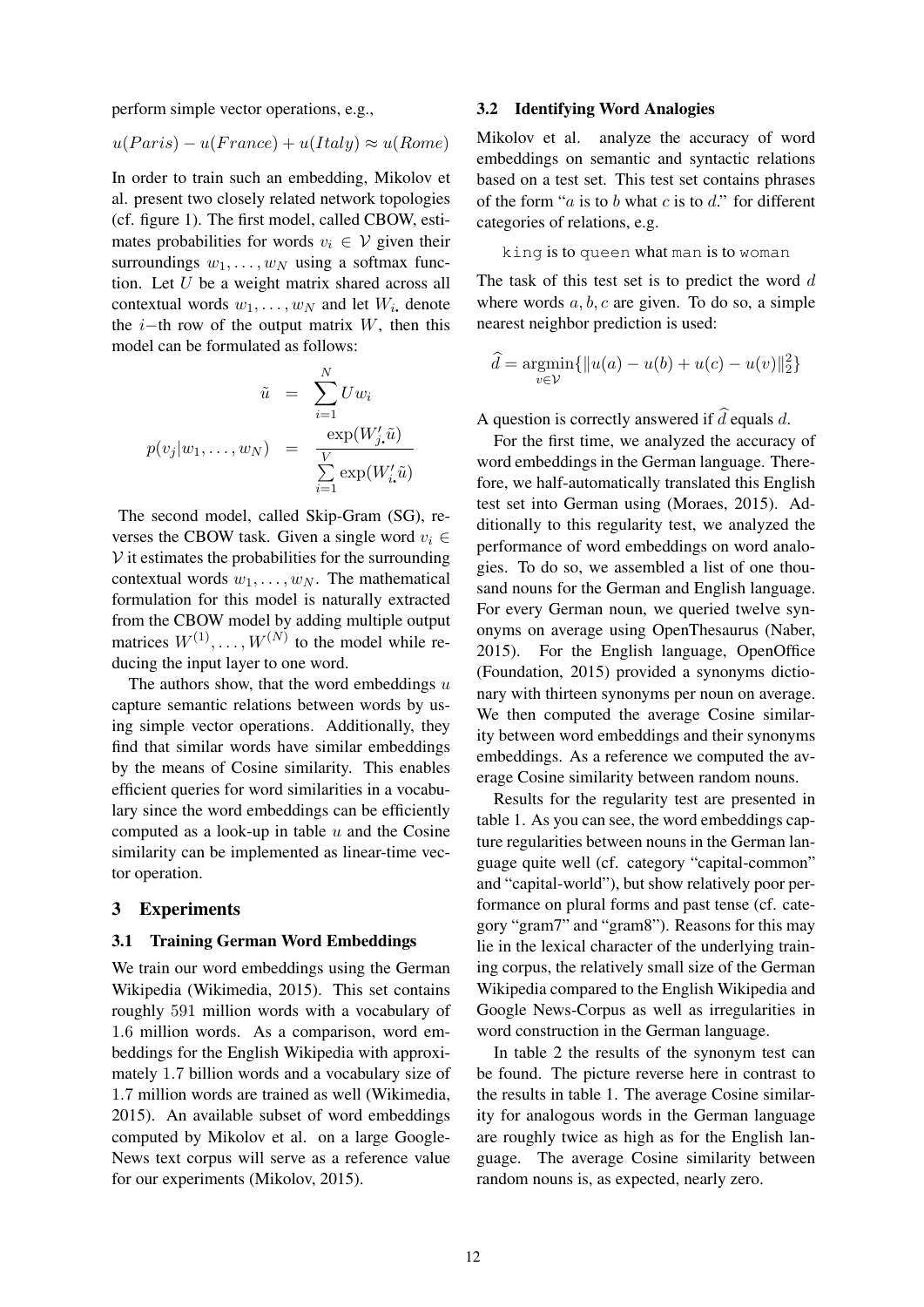

Figure 1: Network topology for CBOW and Skip-Gram model.

| category             | ref.  | English            | German              |                     |
|----------------------|-------|--------------------|---------------------|---------------------|
|                      |       | <b>CBOW</b>        | SG                  | <b>CBOW</b>         |
| capital-<br>common   | 81.60 | 86.96<br>$(+5.36)$ | 93.48<br>$(+9.88)$  | 91.70<br>$(+8.1)$   |
| capital-world        | 83.30 | 91.29<br>$(+7.99)$ | 82.55<br>$(+1.25)$  | 84.88<br>$(+1.58)$  |
| gram7-<br>past-tense | 64.49 | 65.26<br>$(+0.8)$  | 42.11<br>$(-22.38)$ | 42.17<br>$(-22.32)$ |
| gram8-plural         | 86.64 | 84.01<br>$(+2.63)$ | 45.16<br>$(-41.48)$ | 48.02<br>$(-38.62)$ |
| gram9-pl-verb        | 67.93 | 62.07<br>$(-5.86)$ | 62.83<br>$(-5.1)$   | 65.15<br>$(-2.78)$  |

Table 1: Accuracy for regularity test (excerpt).

|              | ref. | English           | German |             |
|--------------|------|-------------------|--------|-------------|
|              |      | <b>CROW</b>       | -SG-   | <b>CBOW</b> |
| synonyms     |      | $0.25 \quad 0.26$ | 0.56   | 0.56        |
| random nouns | 0.08 | 0.04              | 0.06   | 0.05        |

Table 2: Average Cosine similarity.

### 3.3 Enriching Small Annotated Corpora with Word Embeddings

We want to demonstrate that natural language processing problems that rely on relatively small annotated corpora as training data can benefit from word embeddings learned on large, non-annotated corpora. We have seen that similar words have similar word embeddings. Clustering the embeddings with  $k$ -Means thus yields  $k$  partitions of similar words. Enriching a small annotated training corpus by tagging each word with the partition it belongs to has two possible advantages: First, we can handle unknown words the same way as words with similar embeddings. Second, we can pool related words and can estimate more reliable statistics for rare words (Andreas and Klein, 2014).

In our experiment, we consider the TüBa-D/Z treebank (Telljohann et al., 2009), a corpus of merely 3,444 newspaper articles whose sentences are annotated with dependence trees. This treebank is widely used for training natural language parsers for both constituency and dependency grammars. We evaluate a classification problem closely related to dependency parsing, where for an unlabeled arc in a given parsetree we want to predict the label of the arc. The TüBa-D/Z treebank in .conll dependency tree format has 34 classes of dependencies (Foth, 2006). We use Naive Bayes for classification using features for the word, the lemma and the POS-tag of both the head and tail of the arc. Additionally, we use the cluster of the word embedding for the corresponding word as a feature.

We select  $k \approx \sqrt{1.6M}$ , such that the space of pairs of words is about the size of the vocabulary. This makes estimating statistics about pairs of words feasible. Using a 10-fold, linearly split cross validation we show an accuracy